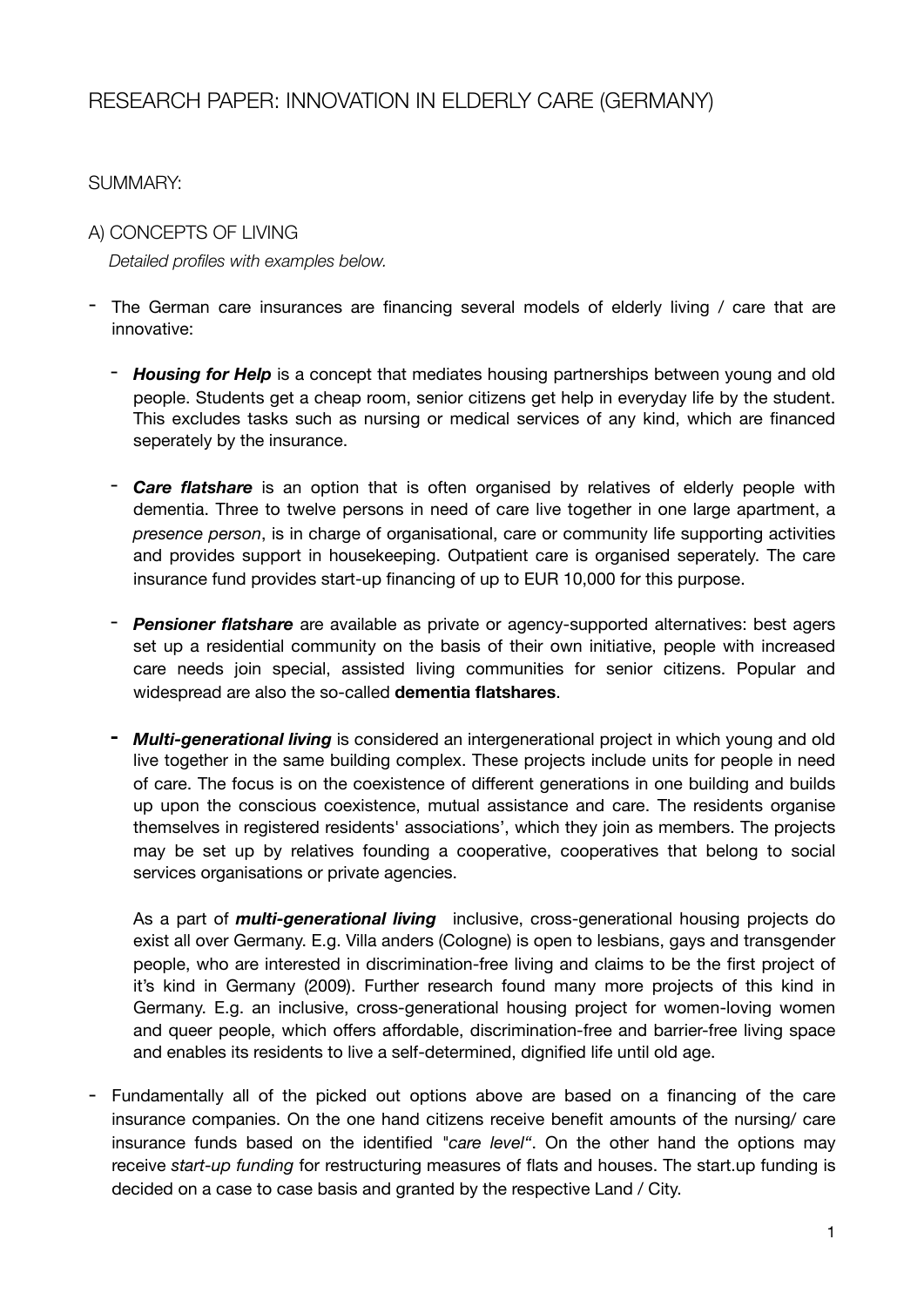### B) ALTERNATIVE TREATMENTS/ OFFERS/ IDEAS

*Detailed profiles with examples below.*

- *Yoga practices* found their way into classical care, residential homes, nursing homes as early as 2000. It is also called Chair Yoga or Soft Yoga and Yoga institutions adapted to the development by offering supplemental courses for Yoga teachers, who want to offer services to residential homes.
- *- Ayurveda,* as the science of long life, offers methods of geriatric care and describes in detail the pattern of sequential loss of biological strength with age. The method does not seem to be very widespread and has not been applied nationwide. It remains a niche therapy for now.
- *QiGong* as a part of Chinese medicine that is taught to bring body and mind into harmony does not seem to be very widespread *or* has not become generally accepted. In Germany, apparently the most famous representative of the method is Divyam de Martin-Sommerfeldt (55) from Hamburg, who developed a method that should make Qigong possible for seniors. He called it "Chinese fit in old age", CFA for short. However the method didn't have a breakthrough like Yoga did at the end of the 90s.
- *"Digital angels"* for older people: The mobile team of advisors the Digital Angels of Germany Secure in the Internet e.V. offers support, especially to older people, on specific questions concerning digitalisation. The Digital Angels also stop at multi-generational houses with their Infomobile and are financed by the Federal Ministry of Family Affairs.
- *- Robots* could soon be used in German nursing homes to entertain residents with music and pantomime or to instruct them in movement exercises such as Tai Chi. Robot "Pepper" has been programmed by computer scientists from the University of Siegen, which also intends to stimulate a social discussion about the use of robots in nursing care. In Japan, the human-like robot is already on the market and entertains senior citizens, for example, with Tai Chi or guessing games. (Also because the population in Japan is extremely over-aged, more machines are to take over support tasks there. For example, a robot seal with cuddly fur, a kind of pet substitute for old people's homes, has been in use for some time.)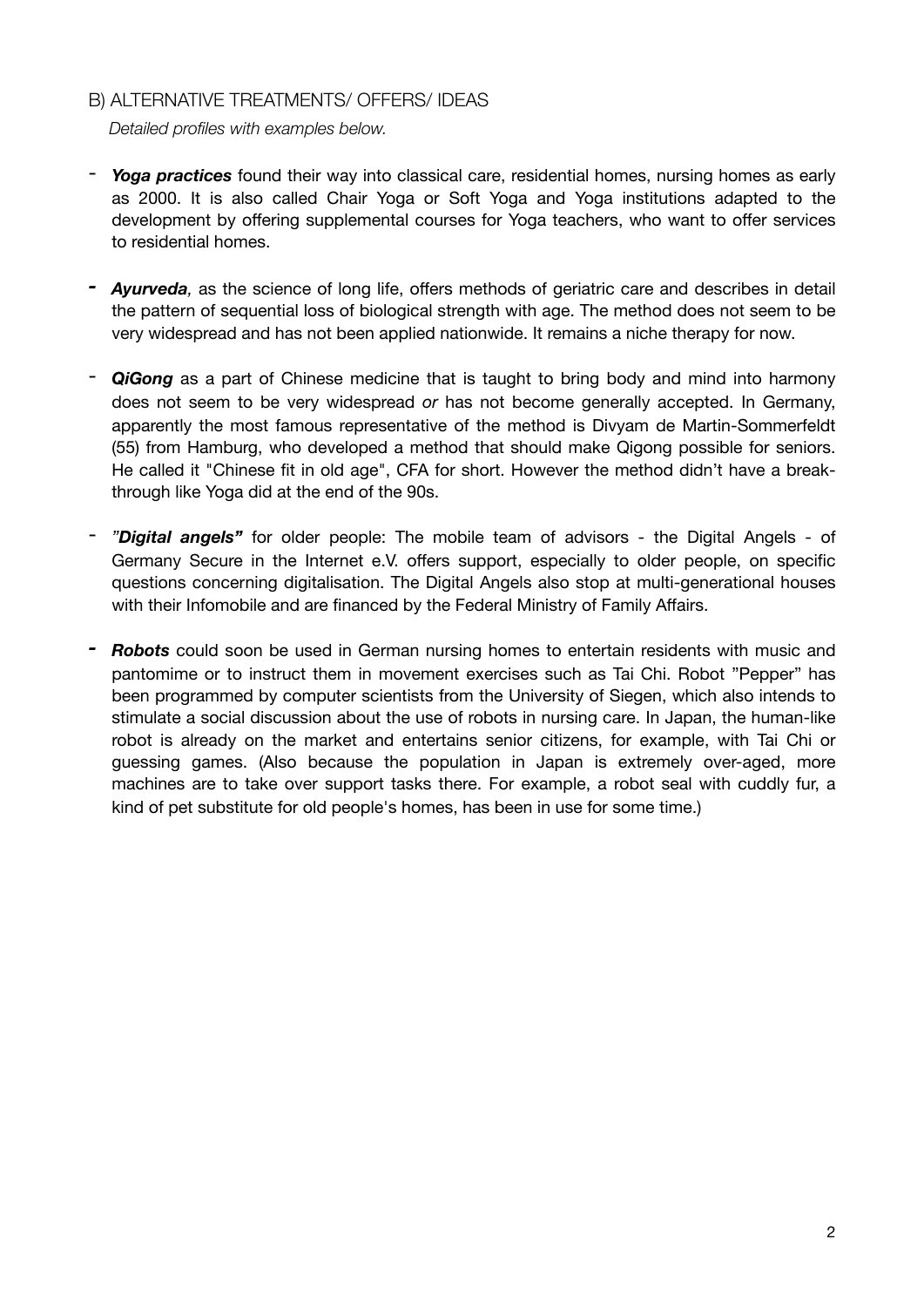## A) CONCEPTS OF LIVING

1. Housing for Help/ Homeshare/ "Wohnen für Hilfe" (WfH)

**Idea:** Free or low-cost accommodation in exchange for help in the household.

The project mediates housing partnerships between young and old. Students get a cheap room, senior citizens get help in everyday life.

<span id="page-2-6"></span>The **concept is being extended** to other people that need help too: families, single parents and people with disabilities[.1](#page-2-0)

**Concept:** The exchange is discussed individually, rules are determined in a contract between the student and the recipient of help.

> <span id="page-2-7"></span>Tasks of students may include: mowing the lawn, going shopping, cooking together, cleaning tasks. Excluded tasks: nursing or medical services of any kind.[2](#page-2-1)

**Background:** The idea for the exchange originally came from London. Under the term "Homeshare", many shared flats were already formed in the 1980s, especially in London, where rents are extremely high.

> Darmstadt was a pioneer in Germany: " Housing for Help" began there as early as 1992, followed by Munich, then Berlin, Frankfurt and Freiburg. Until 2005 in Munich, for example, a total of 160 housing partnerships have developed since then, with a social worker arranging the contacts. Every second housing provider was over 80 years old, most of them single.

> <span id="page-2-9"></span><span id="page-2-8"></span>Apart from the seniors and students, there is also a third profiteer: the state hopes to be able to avert the impending nursing care crisis. The project is an example of how to make the welfare state fit for the future.[3](#page-2-2)

**Organisation:** More than 30 German cities participate in the project.<sup>4</sup> Numbers vary: roughly 20 Student Services Organisations (Studentenwerke)<sup>5</sup> are involved in the organisation<sup>6</sup>, other information states there would be about 40 agencies for housing for assistance in Germany.

> <span id="page-2-11"></span><span id="page-2-10"></span>While in Cologne, Freiburg or Würzburg the complex mediation is free of charge, in Munich students have to pay a registration fee of three euros and, if the mediation is successful, 25 euros each from the involved parties.

<span id="page-2-0"></span>[<sup>1</sup>](#page-2-6) <https://www.studentenwerke.de/de/content/wohnen-f%C3%BCr-hilfe>

<span id="page-2-1"></span>[<sup>2</sup>](#page-2-7) <https://www.studentenwerke.de/de/content/wohnen-f%C3%BCr-hilfe>

<span id="page-2-2"></span>https://taz.de/!610092/ [3](#page-2-8)

<span id="page-2-3"></span>https://www.br.de/fernsehen/ard-alpha/sendungen/campus/wohnen-fuer-hilfe-senioren-studenten-wg-100.html [4](#page-2-9)

<span id="page-2-4"></span>[<sup>5</sup>](#page-2-10) <https://www.studentenwerke.de/de/content/wohnen-f%C3%BCr-hilfe>

<span id="page-2-5"></span>[<sup>6</sup>](#page-2-11) <https://www.studentenwerke.de/de/content/wohnen-f%C3%BCr-hilfe>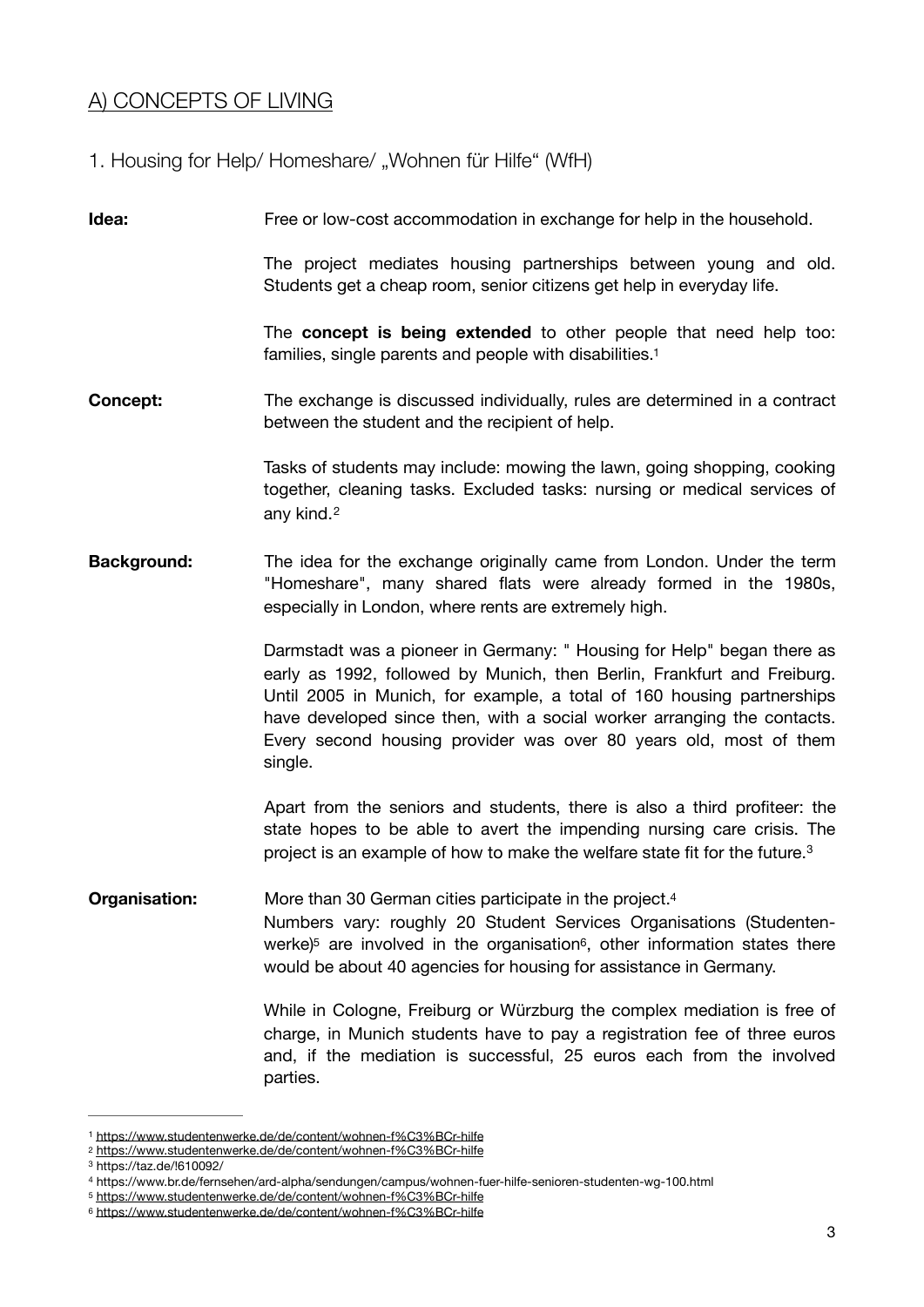In Starnberg the same service costs 75 Euro for the landlord and 50 Euro for the tenant. However, some key data are common to all projects under the umbrella of "Housing for Help":

At the beginning of the mediation process: detailed written self-declaration and extensive interviews are required. This way the project managers try to find out which candidates among the seniors and students would harmonise best with each other. The more honest and open the information, the better the chances of finding the right flat share partner.

Outline:

- One hour help per square meter of living space per month.
- The tenant covers the utility costs.
- Trial period of 4 weeks.
- Rental period of at least one year.

- The statutory period of notice applies (furnished rooms two weeks to the end of the month, unfurnished rooms or granny flat three months to the end of the month).

- No medical care services.
- <span id="page-3-4"></span>- Written contract[.7](#page-3-0)
- **Online Services:** e.g. <https://www.mitwohnen.org/> <http://www.lebens-wg.net/>
- **Example:** In Munich, students are bombarding the senior citizens' club in [Neuhausen](http://www.seniorentreff-neuhausen.de/wohnen-fuer-hilfe/wohnen-fuer-hilfe-die-alternative-wohnform-fuer-jung-und-alt/) $<sup>8</sup>$  $<sup>8</sup>$  $<sup>8</sup>$ [,](#page-3-1) which organises "housing for help" there. Finding seniors</sup> who want to participate is not easy either. But things are getting better and better, the project is becoming better known and more and more people are joining in. Currently there are about 100 such "housing for help" couples existing in Munich.[9](#page-3-2)

<span id="page-3-6"></span><span id="page-3-5"></span>*"Klaus Fuckerieder studied biology and chemistry and then became a teacher, he already lived in a flat share and had good experiences. Daniel Caballero is already his second roommate since he registered with "Housing for Help". During the week, the two of them are a purpose built flat share. Daniel spends the whole day at the TU Munich to do research for his doctoral thesis in biotechnology, which he recently started. On the weekend, however, the two of them do a lot together. For example, they go out for dinner. Klaus prefers to go to the Bavarian inn nearby, but they also keep trying out new restaurants on Daniel's initiative. Or they go* 

<span id="page-3-7"></span>*on bike tours, listen to lectures together or Daniel cooks for them."[10](#page-3-3)*

<span id="page-3-0"></span>https://new.biallo.de/soziales/news/senioren-und-studenten-helfen-sich-gegenseitig/ [7](#page-3-4)

<span id="page-3-1"></span>http://www.seniorentreff-neuhausen.de/wohnen-fuer-hilfe/wohnen-fuer-hilfe-die-alternative-wohnform-fuer-jung-und-alt/ [8](#page-3-5)

<span id="page-3-2"></span>https://www.br.de/fernsehen/ard-alpha/sendungen/campus/wohnen-fuer-hilfe-senioren-studenten-wg-100.html [9](#page-3-6)

<span id="page-3-3"></span>https://www.br.de/fernsehen/ard-alpha/sendungen/campus/wohnen-fuer-hilfe-senioren-studenten-wg-100.html [10](#page-3-7)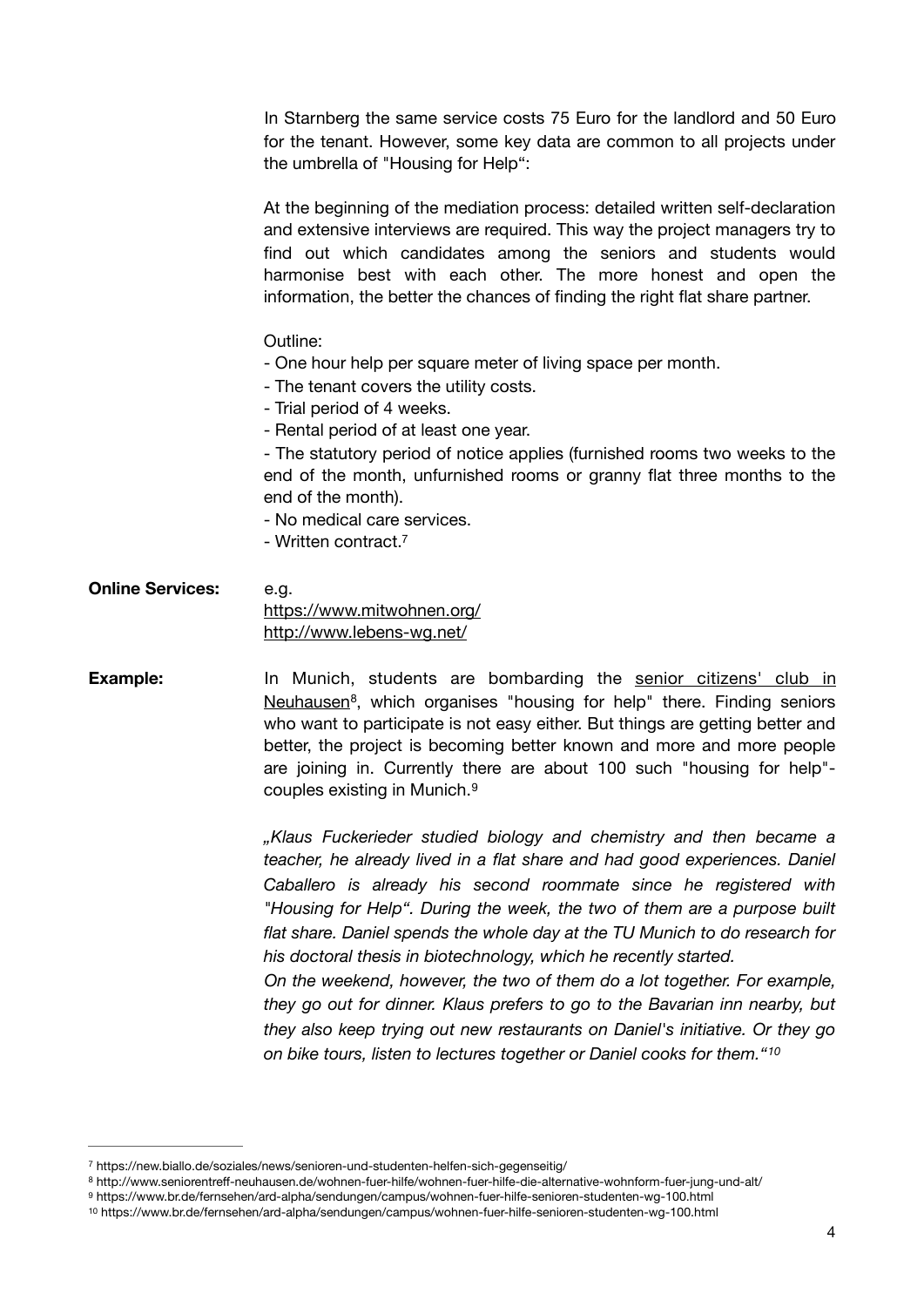### 2. Care flatshare (Pflegewohngruppen/ Pflege-WG)

- <span id="page-4-4"></span>**Idea:** *Three to twelve* persons in need of care live together in one large apartment[.11](#page-4-0) A place in a care flatshare is offered by various institutions. It is also possible to set up a nursing home group yourself (see example below). The care insurance fund provides start-up financing of up to EUR 10,000 for this purpose[.12](#page-4-1)
- <span id="page-4-5"></span>**Concept:** One person, a so-called *presence person*, is in charge of organisational, care or community life supporting activities and provides support in housekeeping. The *presence person* is jointly appointed by the residents. Each resident has their own room. Everyday life takes place in the large community room: Here they cook, sing or do crafts together. The principle for care living groups is: as much independence as possible, as much help as necessary. Outpatient care is organised separately[.13](#page-4-2)
- **Organisation:** The insurance fund subsidises the costs of a presence person for this type of accommodation and covers the costs of outpatient care up to the maximum amount provided for the respective level of care. The rent and meals as well as any optional services are covered by the person in need of care.

<span id="page-4-6"></span>Each insured person receives a fixed sum of EUR 214 per month to finance the presence person. If the apartment needs to be redesigned to suit the age of the residents: e.g. the AOK Care Fund will pay up to EUR 4,000 per resident and a maximum of EUR 16,000 per flatshare.[14](#page-4-3)

<span id="page-4-7"></span>The care provided in the care flatshare is covered by the outpatient services, who are financed by care insurance companies for persons in need of care with a care level of 2 to 5. The benefit amounts of the nursing care insurance funds are therefore based on the "care level".

| Level 1 | 125€    |
|---------|---------|
| Level 2 | 689€    |
| Level 3 | 1.298€  |
| Level 4 | 1.612 € |
| Level 5 | 1.995€  |

**Example:** In 2009, Birgitta Neumann was faced with the big question of how she could find a new form of nursing care for her father, who suffers from

<span id="page-4-0"></span><sup>11</sup> <https://wolfsburg-aktiv.de/Wohnen/wie-moechte-ich-wohnen/Pflege-Wohngruppen/>

<span id="page-4-1"></span><sup>&</sup>lt;sup>[12](#page-4-5)</sup> https://www.bielefeld-pflegeberatung.de/Pflegewohngruppen/Allgemeines-0405424950.html

<span id="page-4-2"></span><sup>13</sup> <https://wolfsburg-aktiv.de/Wohnen/wie-moechte-ich-wohnen/Pflege-Wohngruppen/>

<span id="page-4-3"></span><sup>14</sup> <https://wolfsburg-aktiv.de/Wohnen/wie-moechte-ich-wohnen/Pflege-Wohngruppen/>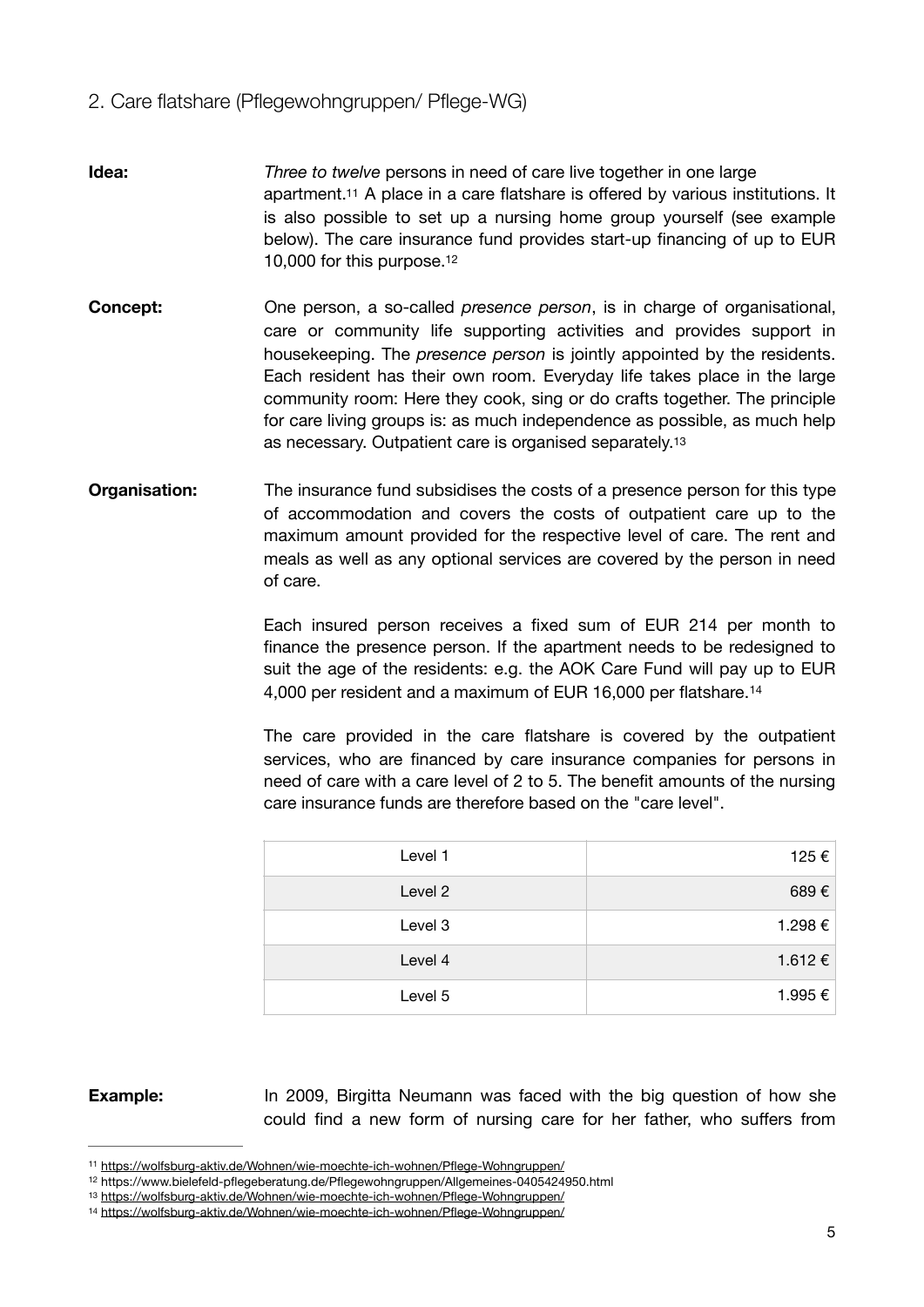dementia. "We wanted to develop something that was different from the usual care and support in a nursing home," is how Birgitta Neumann describes her first experiences. "We wanted to preserve the liveliness and personality of dementia patients in particular, to take things into our own hands and shape them. A quideline of the Alzheimer Gesellschaft Brandenburg e. V. gave her the idea of founding a care-group. At an information event of the Alzheimer Society in Potsdam she met two other nursing relatives. The first three members of the future community of relatives had found each other.

They were all concerned that their relatives should be able to continue their normal lives as far as possible despite the dementia - just like at home. The relatives in need of care should feel every day that they are important, needed and still have many skills. The idea of the care flatshare was convincing because it allows round-the-clock care and at the same time offers an open, free and homelike framework in which the residents are actively involved in all everyday activities.

Which apartment is suitable? Where do other members of the flatshare come from?

<span id="page-5-1"></span>When a suitable flat was finally found - a former office floor in Potsdam the relatives published a press release. Promptly further interested people got in touch. And when it became clear when the move into the shared flat could probably take place, three additional relatives were on board. They were grateful to be able to join such a project. On an area of 300 square metres, ten rooms were now designed in such a way that there was one room each for eight residents to furnish independently. A kitchen-living room was integrated into the 60 square meter living room. The landlord agreed to rebuild the apartment with two bathrooms and three disabilityfriendly toilets in accordance with his ideas.[15](#page-5-0)

<span id="page-5-0"></span>[<sup>15</sup>](#page-5-1) https://www.bundesgesundheitsministerium.de/fileadmin/Dateien/5\_Publikationen/Pflege/Praxisseiten\_Pflege/ BMG\_Ordner\_gesamt\_Screen.pdf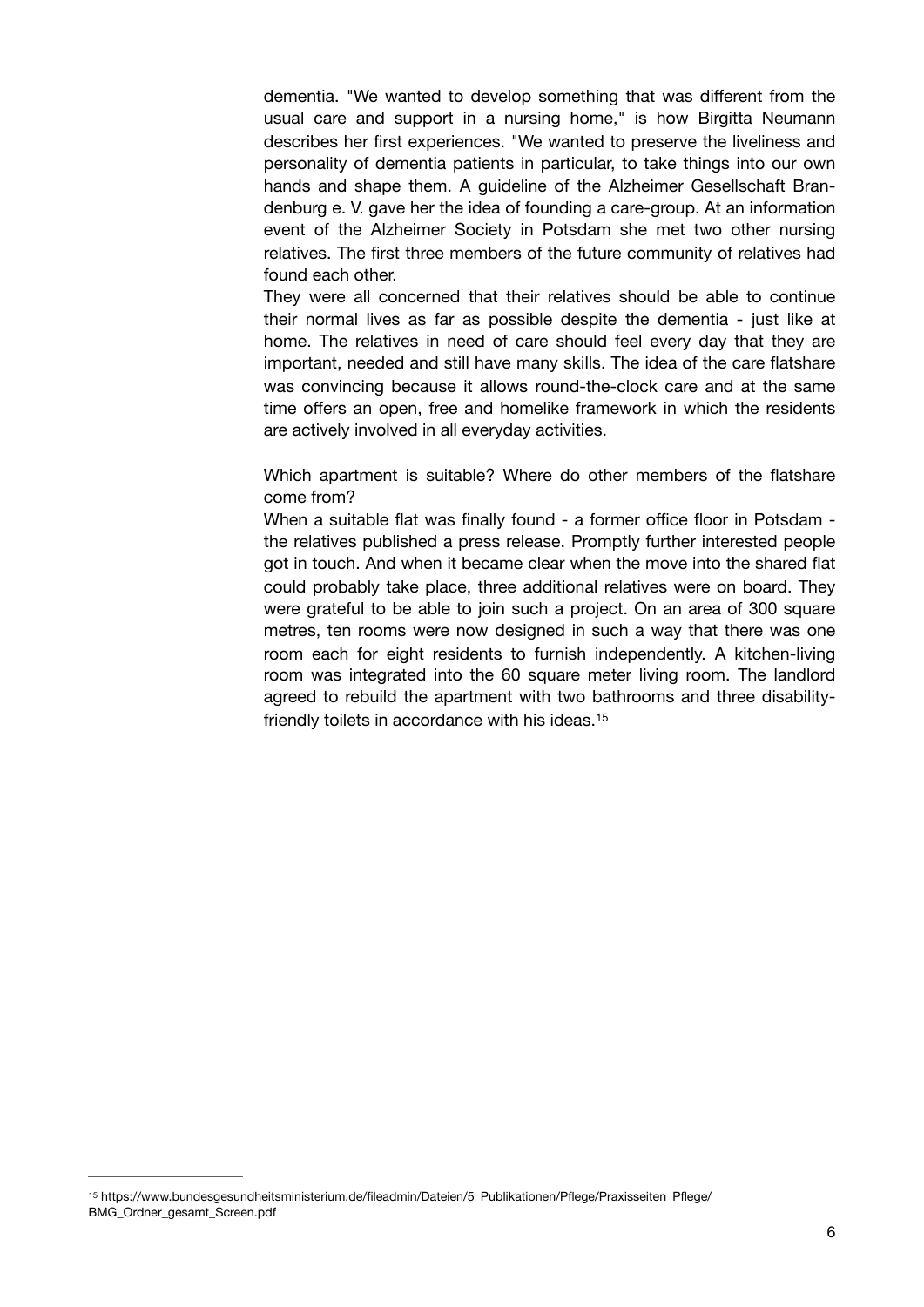### 3. Pensioner Flatshare (Senioren-WG) / Dementia Flatshares

- **Idea:** Senior citizens' residential communities are available as private or agencysupported alternatives: best agers set up a residential community on the basis of their own initiative, people with increased care needs join special, assisted living communities for senior citizens. Popular and widespread are also the so-called **dementia flatshares**. [16](#page-6-0)
- **Concept:** In the **classic WG**, several residents share an apartment or a house. As a private retreat, only their own room is available to the residents of a shared apartment; the living room, kitchen and bathrooms are used jointly. Household management is organised jointly. This variant is the closest form of living together. It is a popular solution for people with cognitive disabilities, such as those with dementia.

<span id="page-6-2"></span>More privacy is offered by **pensioner house communities**. Each resident lives in his or her own apartment in an apartment building. The overall package of such a senior citizens' residential community usually includes common rooms, activities and a common service network.

<span id="page-6-3"></span>**Outpatient assisted living communities** are usually set up by welfare associations or care services. They are aimed at people in need of care who would prefer to live in a shared apartment rather than in a nursing home. The use of space is the same as in a classic flat-sharing community, the persons in need of care are involved in everyday tasks as far as possible. Supervised senior citizens' flatshares are accompanied by nursing staff who coordinate household, care and group activities.<sup>[17](#page-6-1)</sup>

**Organisation:** Clarify legal form: In general, the formation of an association is a good start when setting up a flatshare. If you or your relative would like to live in a rented flat, you will conclude a cooperation agreement with the other residents. This defines in concrete terms how the cooperation within the group should be structured. Further points are rights of co-determination, the use of the common areas and decision-making powers in the event of a change of residents.

> If property is to be acquired or built, you can act as a partnership under civil law (GbR) during the planning and construction phase and found a condominium owners' association (WEG) after completion of the work.

> However, if one or more residents are in need of care, help must be organised. This too is easier and cheaper to do in a residential home for pensioners. The advantages at a glance:

> Lower rental costs mean that more money can be spent on nursing care services.

<span id="page-6-0"></span>[<sup>16</sup>](#page-6-2) https://www.pflege.de/altenpflege/senioren-wg/

<span id="page-6-1"></span>[<sup>17</sup>](#page-6-3) https://www.pflege.de/altenpflege/senioren-wg/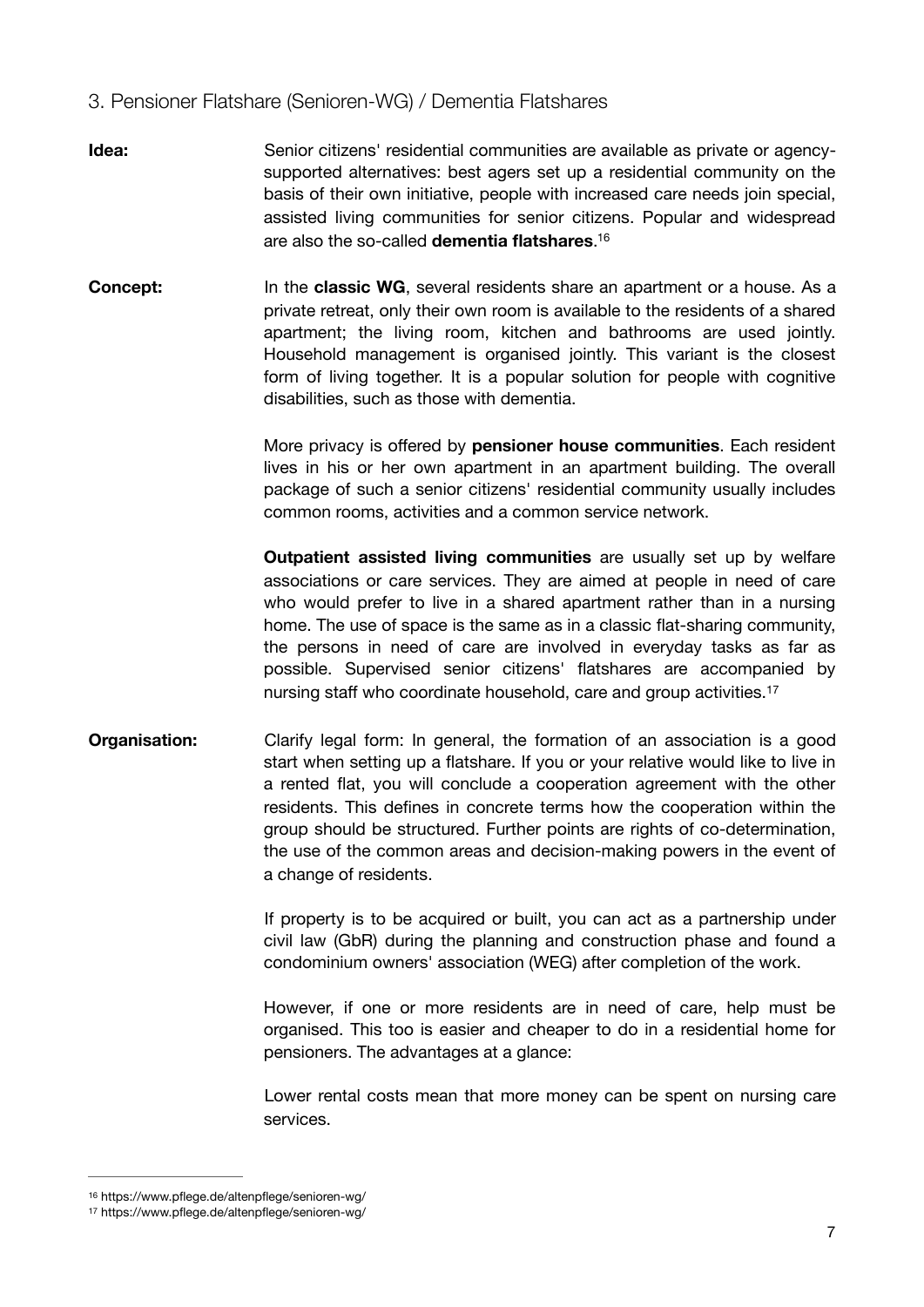- An outpatient nursing service can be jointly commissioned, which reduces costs, e.g. through lower travel expenses.
- If several residents are entitled to care allowance, the funds can be pooled.
- In principle, a normal senior citizens' shared flat can be converted into an outpatient assisted living community if necessary and then the corresponding funding can be obtained.

Residents of outpatient residential groups can receive additional subsidies from the nursing care insurance. For example, senior citizens who live in a nursing home and receive nursing allowance, outpatient care benefits in kind or care and relief services are entitled to the so-called residential group supplement. Those are EUR 214 per month, provided that at least two other flatmates have a proven need for care.#

Those who are entitled to the housing group bonus can apply for start-up financing for the age-appropriate or barrier-free remodelling of the apartment (so-called living space adaptation) when founding a new nursing WG. The nursing care insurance fund grants up to EUR 2,500 per person and is limited to EUR 10,000 per residential group. Residents of a nursing care flatshare can claim nursing care services together with other residents. This "pooling" of services makes it possible to make better use of economic resources, thus saving time and money.

**Online Services:** <https://www.wohnen-im-alter.de>

**Example: Dementia flatshare –** In outpatient assisted living communities for people with dementia, 6 to 12 people usually live together in one large apartment. They are looked after by an outpatient nursing service. The patients (represented by their relatives or legal guardians) are tenants. They pay rent for their personal living space and proportionally for jointly used rooms (living room, kitchen, bathrooms). They have the right of the house or the power of the keys, can come and go and receive visitors as they wish[.18](#page-7-0)

> <span id="page-7-1"></span>Matthias Stangl had the idea of turning his home into a dementia flatshare after his children had left home. He simply had too much space: empty children's rooms, large living rooms for a family of four, plus the dental laboratory downstairs. "At the time, I first called Marianne Tschammer from the St. Elisabeth welfare centre," he explains. After all, the nursing service is the most important thing in such a project. Without it, nothing works, says Stangl. […]

> The expenses of Stangl are offset by the income from the shared rooms. For the self-employed dental technician Stangl, the conversion of the house also represents a form of retirement security. […] "If I were young, I would open one flatshare after the other. Because the people whose family members suffer from dementia will at some point despair at home," says Stangl. He feels encouraged by the interest in the WG in Marktheidenfeld. "The prevention care room is always fully booked," he says. It is a kind of

<span id="page-7-0"></span><sup>&</sup>lt;sup>[18](#page-7-1)</sup> https://www.deutsche-alzheimer.de/unser-service/archiv-alzheimer-info/wohngemeinschaften-fuer-menschen-mit-demenz-was-istdas-eigentlich.html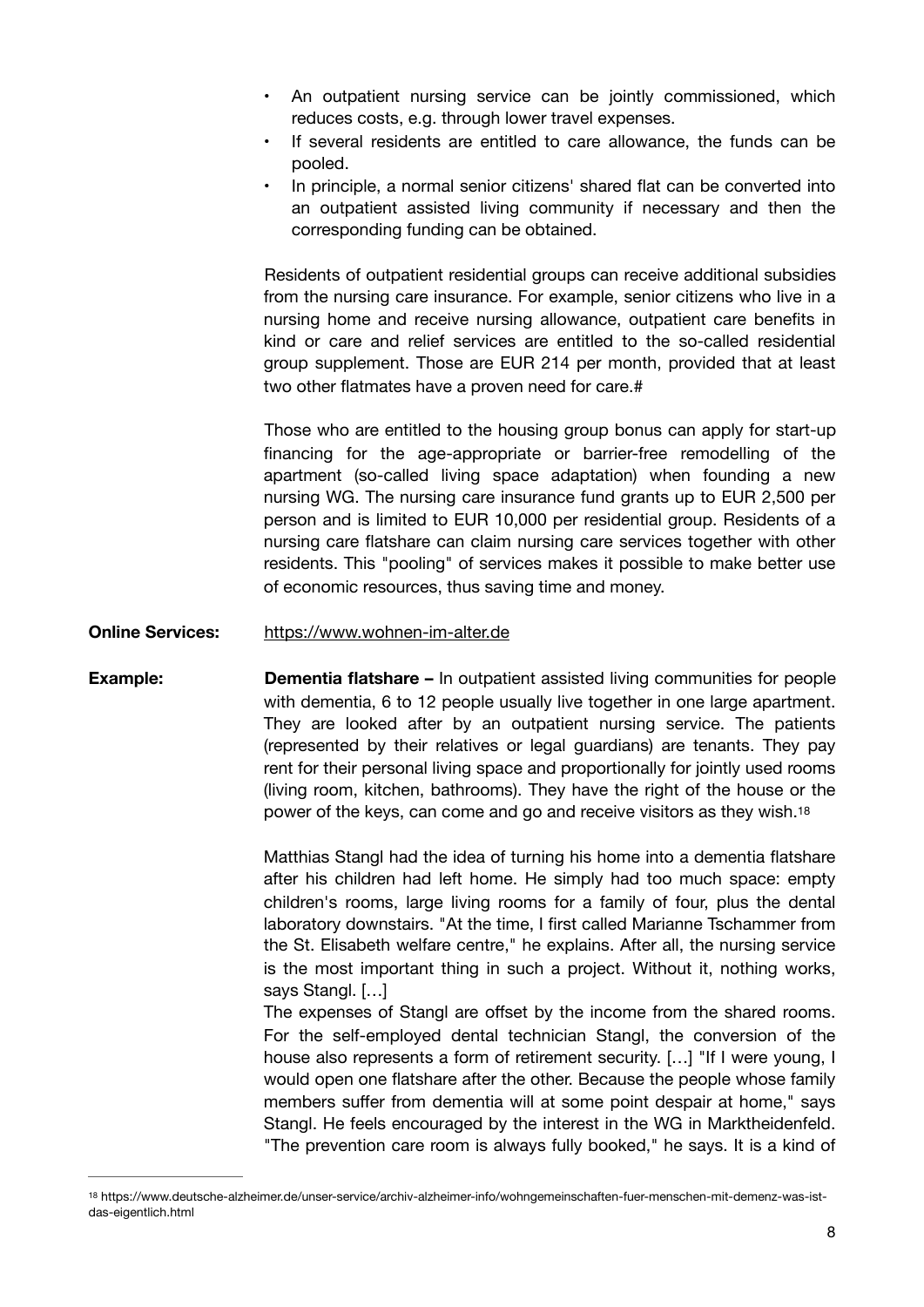<span id="page-8-1"></span>guest room in which potential new flatmates can be accommodated for a few weeks while their relatives are unable to care for them. The shared flats offer a win-win situation for all sides. Not only the residents and their relatives are more satisfied, but also the nursing staff.[19](#page-8-0)

<span id="page-8-0"></span>[<sup>19</sup>](#page-8-1) https://www.mainpost.de/regional/main-spessart/Demenz-WG-Gruender-Stangl-Ich-war-oft-davorhinzuschmeissen;art776,10415939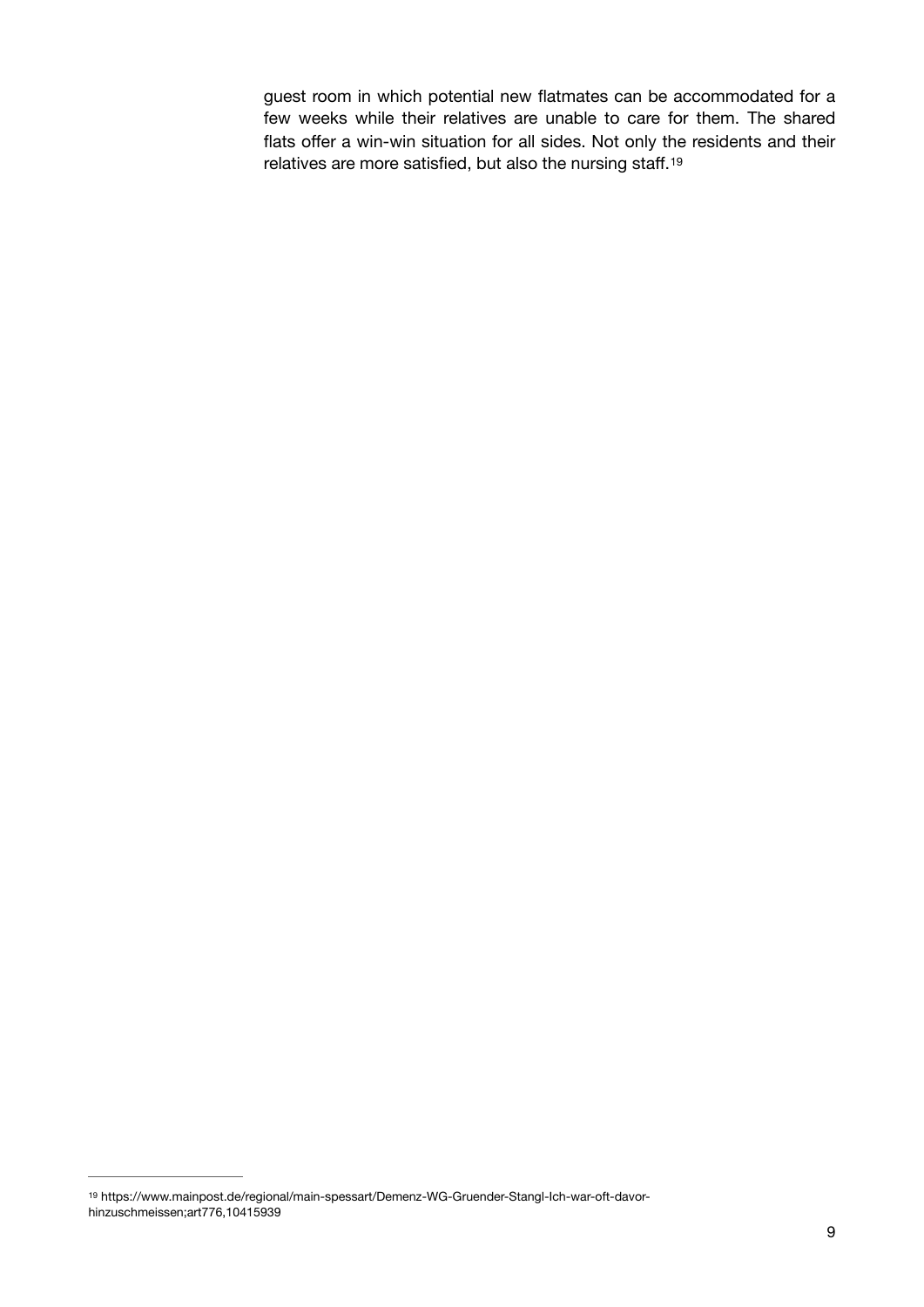#### 4. Multi-Generational-Living

- **Idea: Intergenerational project in which young and old live together in a building** complex. The projects include units for people in need of care.
- **Concept:** The focus is on the **coexistence of different generations** in one building complex and builds up upon the conscious coexistence of different generations, mutual assistance and care. Elderly people in need of help can stay longer in their flats with the support of their housemates. Younger people (for example single parents with children) experience relief through elderly people who are still mentally and physically vital. In addition, the communal living of predominantly older people who are willing to support each other is also being promoted (old help old)[.20](#page-9-0)

The essential elements of multi-generational living are[:21](#page-9-1)

- <span id="page-9-4"></span><span id="page-9-3"></span>• A centrally located site connected to good infrastructure for a building complex of about *ten to twenty residential units*.
- The construction of barrier-free, age-appropriate apartments (including elevators) of varying sizes for mixed-age occupancy (possibly supplemented by a flatshare apartment).
- The creation of common rooms and (otional) jointly usable outdoor areas. The common rooms are to be planned in such a way that later conversion into a normal apartment is possible without considerable expense
- An association of residents, which organizes the occupancy of the apartments and living together (discusses the accomodation of new residents and their conditions e.g. dementia, which poses a range of special needs)
- <span id="page-9-5"></span>• occupancy of the flats according to age groups (*e.g. two thirds young people under sixty and one third old people over sixty*), predominant occupation by elderly is also a possible.
- **Organisation:** The residents organise themselves in a registered residents' association, which they join as members. The residents' association concludes a cooperation agreement with the building owner or investor, in which the responsibilities of the association are regulated. This concerns in particular the right to propose new residents of the flats to ensure that they fit into the age mix and also become members of the association. This ensures that the model can be maintained even if there is a change of tenants. The cooperation agreement must also regulate the administration and management of the common areas and other organisational issues. The residents themselves have individual rental agreements with the building owner or investor. This also applies to the residents of the group flat. Living in an outpatient residential community means that each resident concludes a separate rental agreement and that assistance and care services are purchased additionally according to individual needs.<sup>[22](#page-9-2)</sup>

<span id="page-9-0"></span>https://www.stadt-koeln.de/mediaasset/content/pdf56/konzept-mehrgenerationenwohnen.pdf [20](#page-9-3)

<span id="page-9-1"></span>https://www.stadt-koeln.de/mediaasset/content/pdf56/konzept-mehrgenerationenwohnen.pdf [21](#page-9-4)

<span id="page-9-2"></span>[<sup>22</sup>](#page-9-5) https://www.stadt-koeln.de/mediaasset/content/pdf56/konzept-mehrgenerationenwohnen.pdf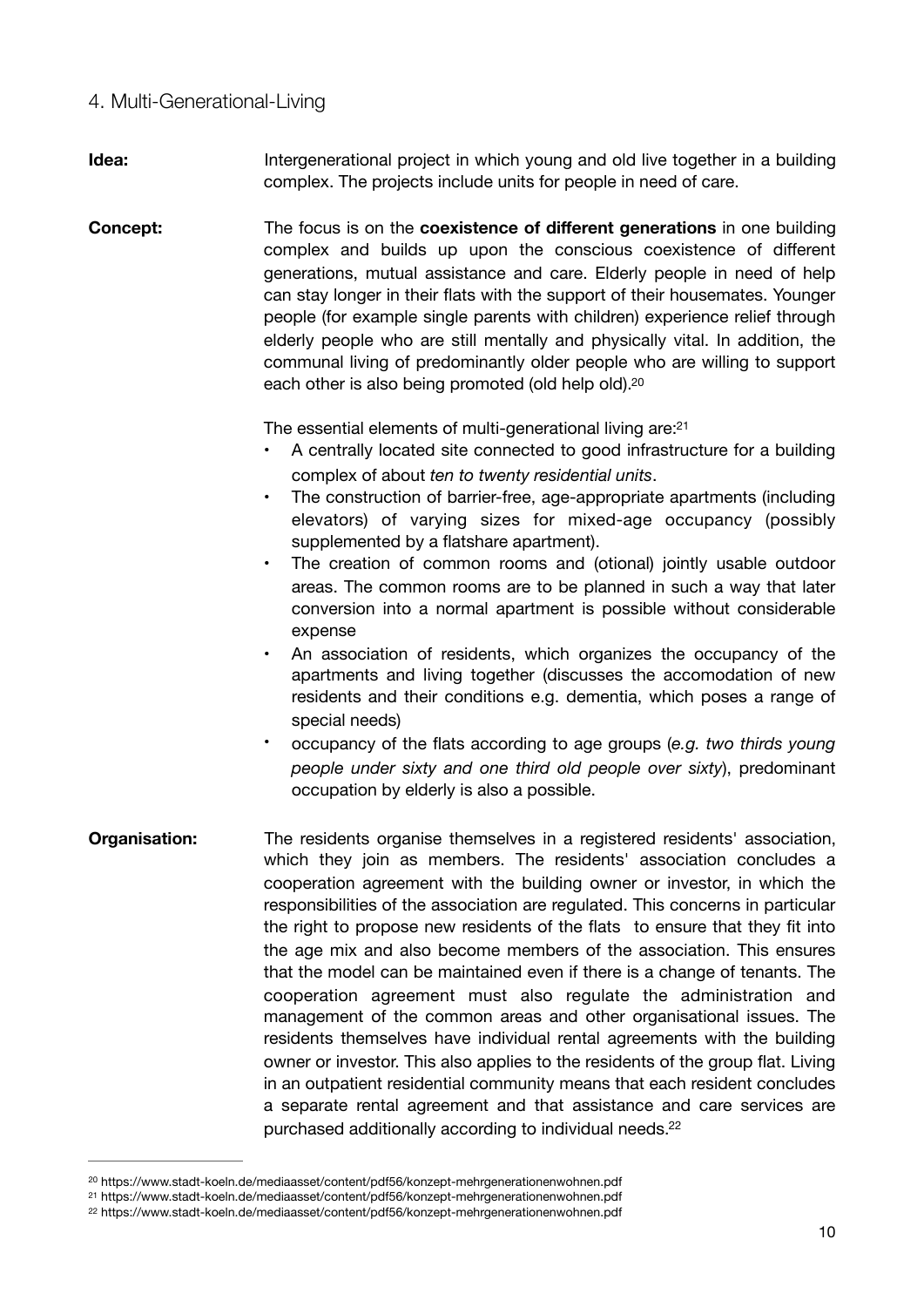Since multi-generational living can ultimately also relieve the state financially, various funding options are available. For example, the Federal Ministry for Family Affairs, Senior Citizens, Women and Youth has launched a new federal programme to promote multi-generational houses (as day meeting point) in Germany on 1 January 2017.

Above all, the new programme will give these homes more leeway in their work, so that the services they offer can be better geared to the initial situation and local needs. In addition, the communities are to be strengthened.

**Example:** With currently six multi-generation projects, GAG (a cooperative) is the largest provider of this type of housing in Cologne. Living and living with children" was launched in Cologne-Ossendorf as early as 1993, followed by the "Ledo multi-generational residential building" in Niehl, the "Villa Stellwerk" in Nippes, the "Villa anders" in Ehrenfeld and the "Auf dem Sandberg" and "Nürnberger Straße" projects in Poll and Höhenberg respectively. Further multi-generation projects are currently being developed in the Waldbadviertel in Ostheim and on Robertstrasse in Kalk. Residents' associations have a right of proposal for the occupancy of these apartments. If you are interested, please contact the respective residents' association directly. The basic rule in most houses is: two thirds of the residents should be under 60 years of age and one third over 60.

> Common to all multi-generational projects is a residents' association, which the people who live in the houses have founded. The association is the prerequisite for the common rooms, the heart of the facilities, to be financed by the City of Cologne. The city pays the basic rent for this space for 20 years.<sup>23</sup>

> <span id="page-10-1"></span>**Villa anders** (Cologne): Villa anders is open to lesbians, gays and transgender people who are interested in self-determined, discriminationfree living. Singles, couples and rainbow families are welcome, as well as those who earn well or less well, younger and older people. Some spend their studies here, many their years of work, others their retirement. ([https://www.villa-anders-koeln.de\)](https://www.villa-anders-koeln.de)

> **Leuchtturm e.G.** (Berlin): In October 2009, 27 adults and 15 children moved into the residential building Pappelallee 43. The construction and energy concept are based on modern sustainable and ecological principles. The house community is made up of different living groups, consisting of singles, families, pensioners and various flat share constellations. The client and owner is Leuchtturm eG, a non-ownership/profit-oriented housing cooperative. Members of the cooperative receive the right to live but not the right to buy, they pay rent. [\(http://www.leuchtturm-wohnprojekt.de\)](http://www.leuchtturm-wohnprojekt.de)

> **RuT-Rad und Tat Berlin gGmbH** plans an inclusive, cross-generational housing project for women-loving women and queer people that offers

<span id="page-10-0"></span>[<sup>23</sup>](#page-10-1) https://www.gag-koeln.de/die-gag/wohnen-mit-der-gag/fur-jeden-eine-heimat/sonderwohnformen/mehrgenerationenwohnprojekte/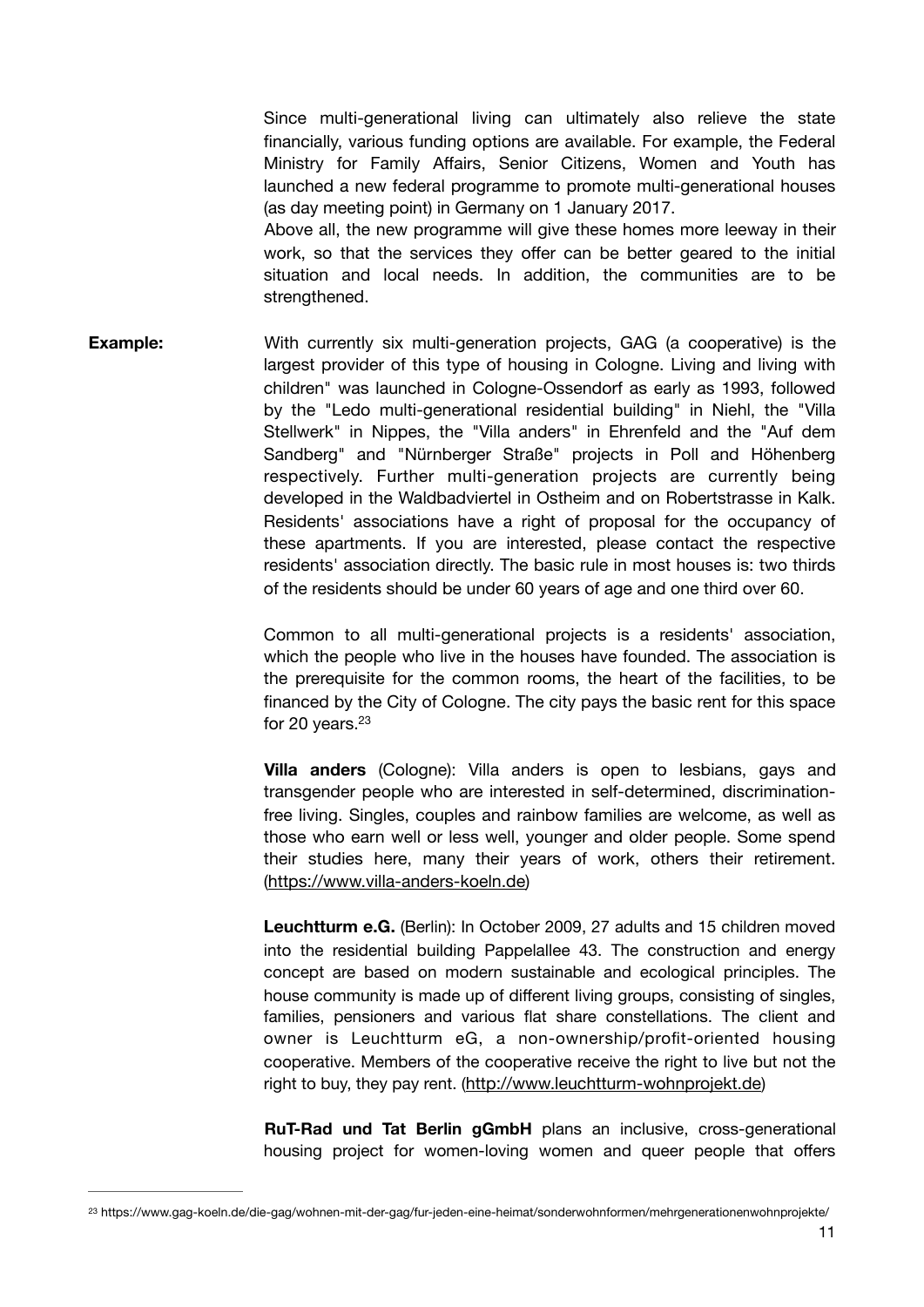<span id="page-11-1"></span>affordable, non-discriminatory and barrier-free living space and enables its residents to lead a self-determined, dignified life until old age. The current state of planning envisages an approximately eight-storey new building in the form of a disk, which is to be built on Berolinastraße in Berlin's Mitte district. The property developer is the state-owned Wohnungsbaugesellschaft Berlin-Mitte mbH (WBM). Will provide approx. 70 barrier-free rental apartments, 4 of which are wheelchair accessible, plus 8 places in a shared care apartment.<sup>[24](#page-11-0)</sup>

<span id="page-11-0"></span>http://wohnprogramm.fgw-ev.de/die-modellprojekte/rut-frauen-kultur-wohnen-in-berlin-mitte/ [24](#page-11-1)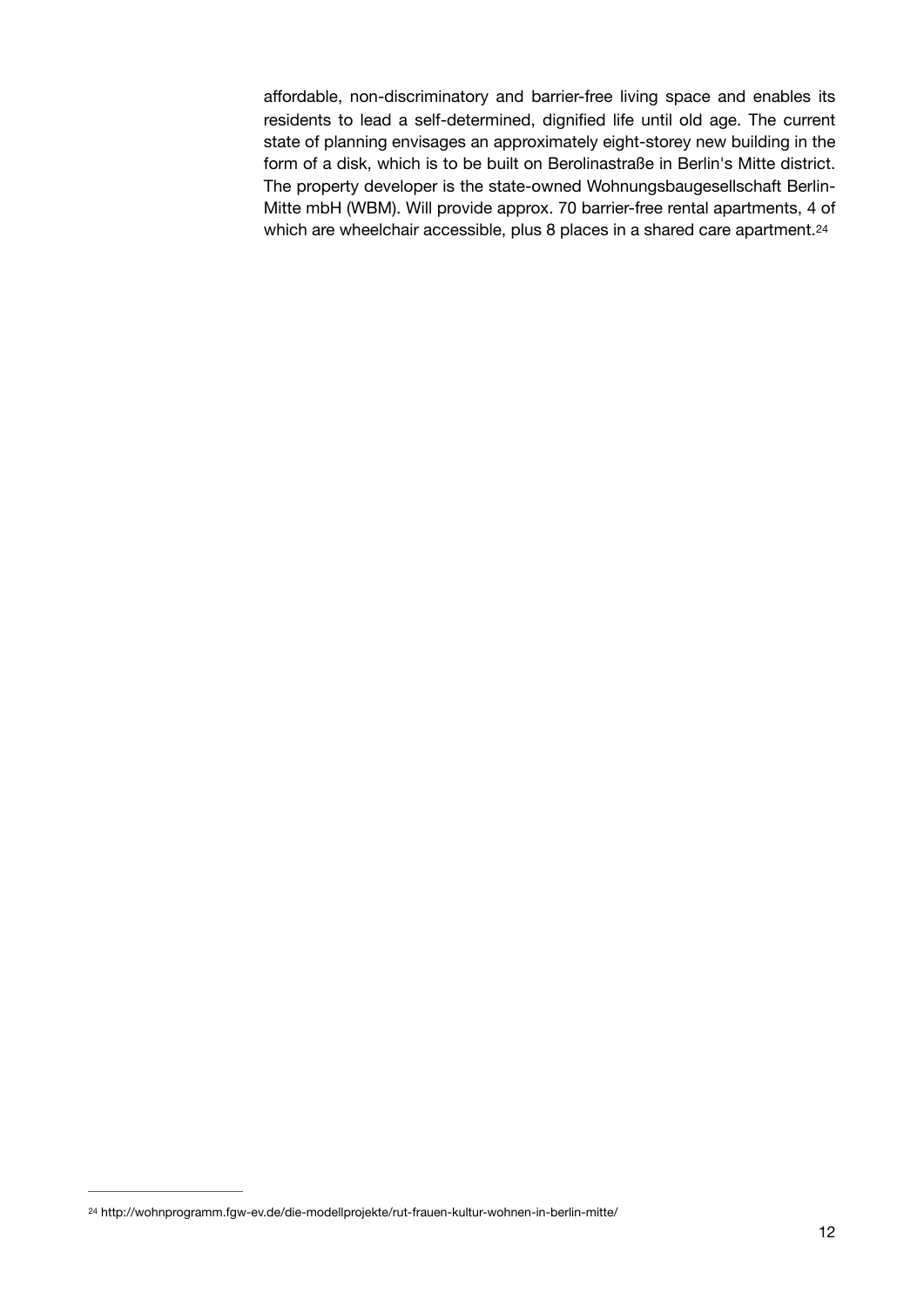# B) ALTERNATIVE TREATMENTS/ OFFERS IN ELDERLY CARE

## 1. (CHAIR) YOGA

Outline: In Germany Yoga practices found their way into traditional care, residential homes, nursing homes, senior centres as early as 2000. It is also called *Chair Yoga* ("Stuhlyoga") or Soft Yoga and Yoga institutions adapted to the societal development by offering supplemental courses for Yoga teachers, who want to offer services to residential homes/ pensioner flatshares etc.

#### Courses for teachers: <https://www.seniorenyoga.de> <https://wis.ihk.de/seminar-kurs/yoga-fuer-senioren-uebungsleiter.html>

Example 1: Regina Immig moved into a senior citizens' apartment in the Hospital zum Heiligen Geist (Hamburg-Poppenbüttel) almost three years ago, after her husband died in 2014. Today the 85-year-old is happy that she has moved from Heimfeld to the immediate vicinity of her three sons who live in the north and east of Hamburg. "Regular exercise is very important to me," emphasizes Mrs. Immig. "After an hour of yoga, I feel rested and free of tension, and the exercises also promote my inner peace," she says.

> <span id="page-12-1"></span>Kerstin Steinhardt runs several yoga groups in various nursing homes. The 54-year-old has specialized in yoga for the elderly. Most of the exercises take place in a sitting position so that none of the participants falls down. Only at the end of the class there is a simple exercise in standing position to get the circulation going. "Mobility and strength should be maintained, this is the best prevention against stiffening of the musculoskeletal system. Concentration and coordination are practiced, and then the relaxation effect automatically sets in," says Kerstin Steinhardt. Yoga can contribute to a better sleep and lead to pain relief in case of shoulder, neck or back problems. "Mobility can also improve at an advanced age," the yoga trainer encourages. Regina Immig can only confirm this argument. She says: "Without chair yoga I would be missing something and I would be really sad! Besides the sportive aspect, sociability is also very important for me. In my group I feel really good, I experience so much joy there!["25](#page-12-0)

Example 2: A project in [Haus Abendfrieden](https://www.haus-abendfrieden.de/) has shown that residents in need of care are more balanced, cheerful and calm and suffer less pain thanks to yoga. On the day of the yoga practice, fewer essential medicines had to be given. The prerequisite is an appropriately adapted yoga, which is also suitable for participants with pronounced physical and cognitive disorders. Compared to a classical yoga class, the adaptations consist especially in shorter class units, smaller group sizes, exercises practiced on a chair/

<span id="page-12-0"></span>[<sup>25</sup>](#page-12-1) https://www.umsorgt-wohnen.de/Gesundheit/Yoga-im-Altenheim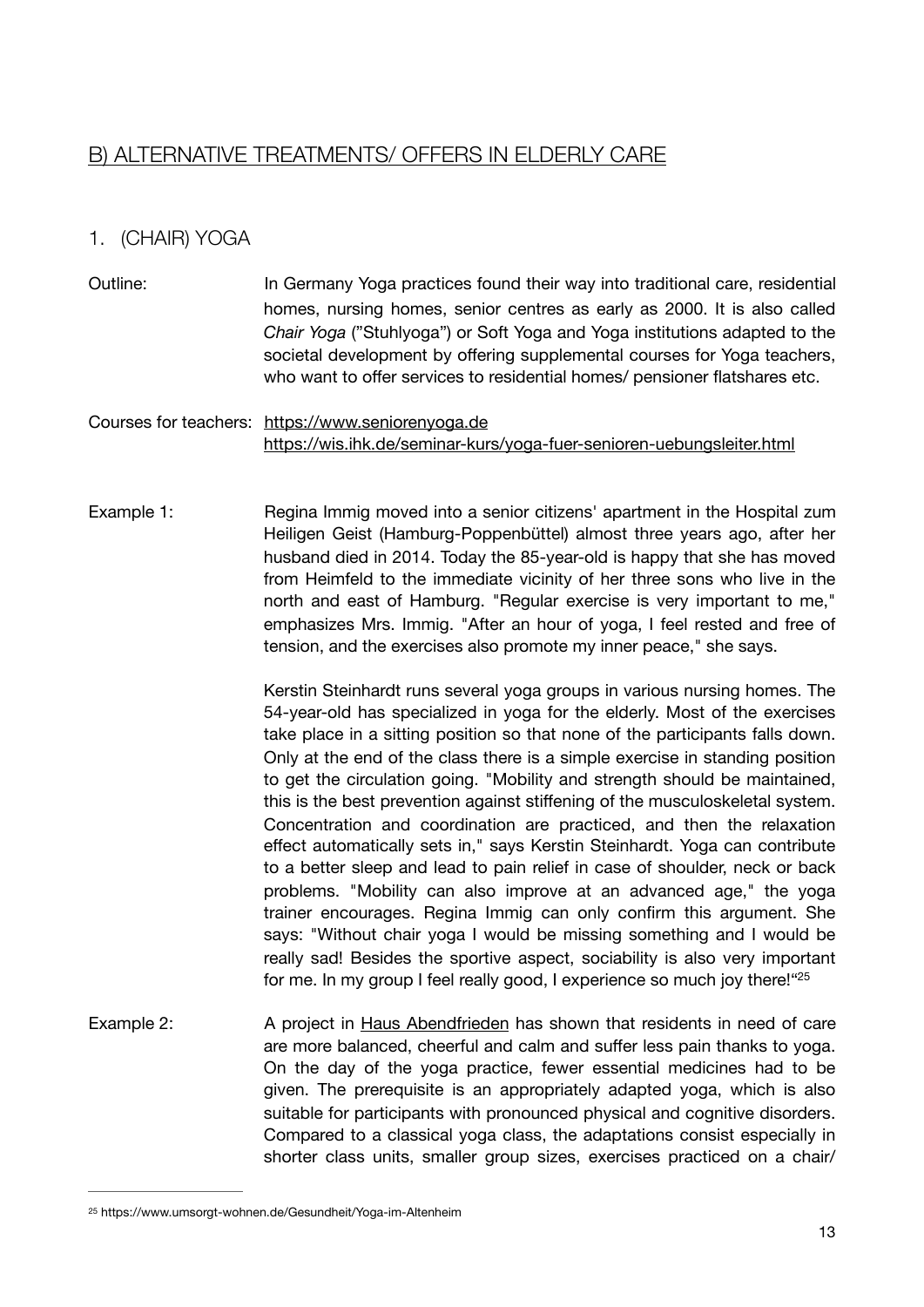<span id="page-13-2"></span>wheelchair, open eyes and shorter design of the individual exercise elements.[26](#page-13-0)

#### 2. QIGONG/TAI CHI

*The method does not seem to be very widespread and has not been applied nationwide. It remains a niche therapy for now.*

Outline: Qigong is part of Chinese medicine and is taught to bring body and mind into harmony. It is not only used to treat a disease, as it is common in conventional medicine - but the person as a whole. The Qi, i.e. the energy flow in the body, is to be regulated. A Qigong exercise consists of three elements: movement, breathing and concentration on oneself. The exercises have a proven relaxing effect. The muscles are trained, the nervous system is strengthened, you stay flexible. Especially for seniors, the exercises are also said to relieve high blood pressure and heart disease. However, this has not yet been scientifically proven.

Example: The former geriatric caregiver Divyam de Martin-Sommerfeldt (55) from Hamburg developed a method that should make Qigong possible for seniors. He called it "Chinese fit in old age", CFA for short. The exercises in CFA are *adapted to the participants, who often can hardly stand any more* - the exercises are therefore taught in a modified sitting position.<sup>27</sup>

> <span id="page-13-3"></span>**Divyam de Martin-Sommerfeldt, Qigong teacher in Hamburg:** "Since I was an outpatient caregiver in the 80/90's, I was often asked by seniors to do exercises with them, which I told them about. Clients are usually very interested to know what I do outside my work as a caregiver. [...] In my 'Practice for Bodywork', 'Senior Qigong' has become an important part of my work. [...]

> In 2004 I entered into a cooperation with Jan Leminsky, operator of the 'Wu Wei School Tai Chi and Qi Gong'. His proposal was to offer bodywork for seniors in residences and homes. Mr. Leminsky is responsible for finances, my tasks are related to Qigong contents and everything that is connected with it, e.g. team training and support. [...]

> Because of the different condition of the participants or their restrictions, the teacher has to be especially attentive. It is important to make sure that all participants are well during the activities and that they participate in the course according to their possibilities. Some only watch, others follow the exercises with a smile or even laugh. There are also residents who sit quietly in their seats and watch the activities with a satisfied look. It happens that participants leave and re-enter the exercise room several

<span id="page-13-0"></span>[<sup>26</sup>](#page-13-2) http://www.altenpflege-online.net/Infopool/Nachrichten/Betreuung/Heimbewohner-mit-Yoga-aktivieren

<span id="page-13-1"></span><sup>&</sup>lt;sup>[27](#page-13-3)</sup> https://www.lebenlang.de/magazin/2019-17/qigong-besser-spaet-als-qi-uebungen-fuer-senioren/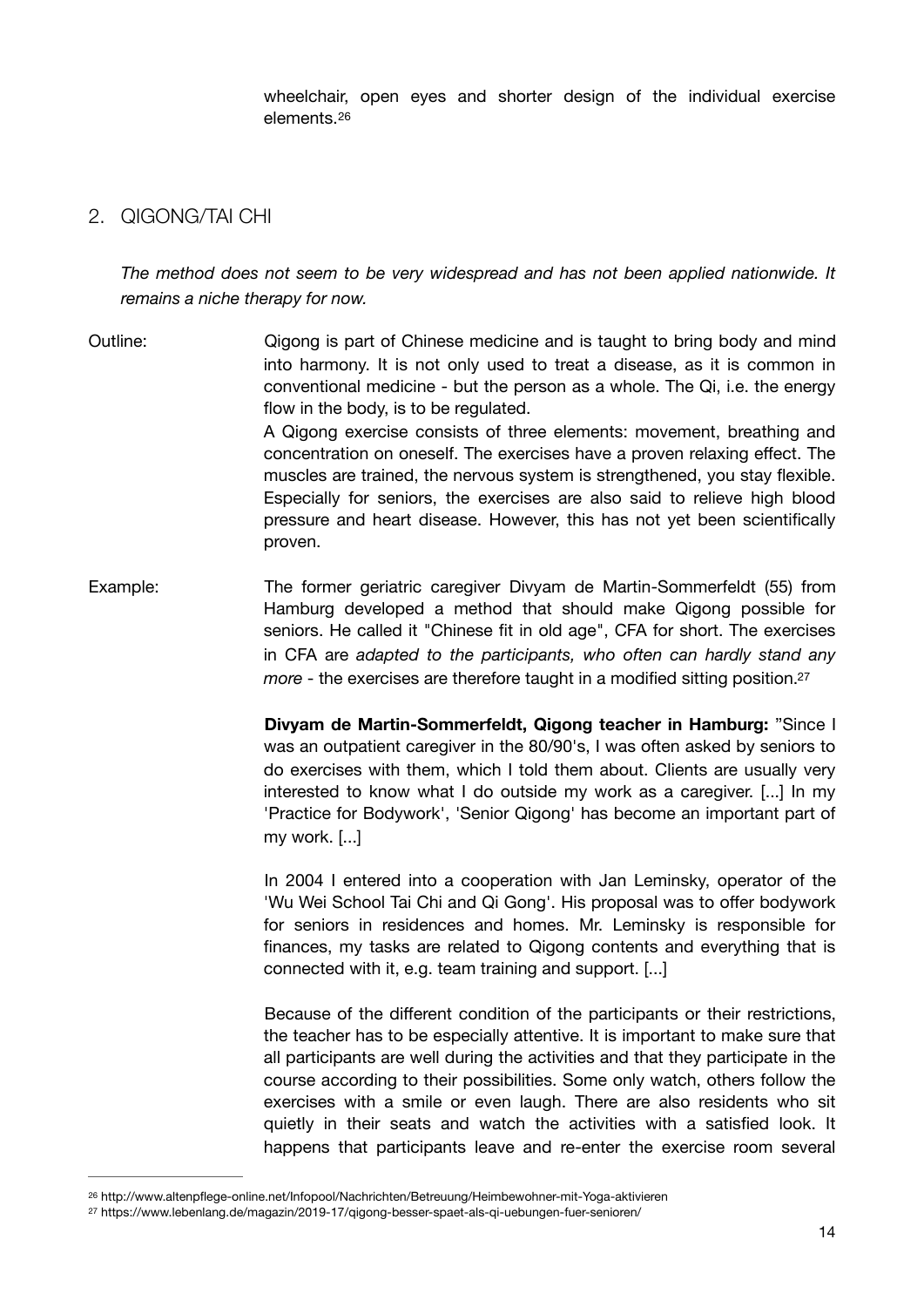<span id="page-14-4"></span>times. In these situations the Qigong teacher has to be patient and make sure that the group lessons are not affected. Demented participants sometimes ask 3 or 5 times about the sense and purpose of the exercises. After a short answer the group work is continued. Usually the questioner is satisfied with the answer and most of the time the other students react tolerantly to such situations."[28](#page-14-0)

#### 3. AYURVEDA

*The method does not seem to be very widespread and has not been applied nationwide. It remains a niche therapy for now.*

Outline: As the science of long life, Ayurveda offers methods of geriatric care and describes in detail the pattern of sequential loss of biological strength with age. By combining an uplifting Rasayana therapy with gentle cleansing methods (pancha-karma), healthy dietetics, special geriatric recommendations for life management (svasthavrtta, sadvrtta, yoga) and the use of spiritual therapy methods (sattvavajaya), it is possible to offer holistic geriatric care. 

> <span id="page-14-6"></span><span id="page-14-5"></span>The local health authorities are surprisingly open-minded for new, holistic ways in the old person care: In Austria an Ayurveda training regulation for old person caretakers and care assistants was adopted by the Ministry of Health (in 2009). And in Germany there are concrete projects on a regional level (e.g. in the Main-Kinzig-Kreis, Hesse) to integrate Ayurvedic health care and therapeutic approaches into out-patient and in-patient geriatric care. "If Ayurveda has a chance of getting into the statutory health insurance funds, it will be through geriatrics and nursing care", predicts Dr. R. Schlesinger, Director of the Vienna Office of the European Society for Quality Management and Patient Safety (ESQH) at a panel discussion on the topic of the 10th National Ayurveda Symposium in Birstein[.29](#page-14-1)

Example: The kitchen in the house also does justice to the multicultural therapy offer of the KWA Clinic Stift Rottal. Thus the Bavarian menu line is supplemented by the range of dishes recommended by Indian Ayurveda.<sup>30</sup>

# <span id="page-14-7"></span>4. DIGITAL ANGELS<sup>31</sup>

The "Digital Angels" are a mobile team of advisors. It consists of several experts in the field of digitalisation and internet security. In workshops and lectures or at information stands, the experts show, for example, how to order food online, use messenger services and online banking apps, convert your home into a smart home or make an appointment at an office online. Not only how to find your way around a computer is part of the workshops, but also how to use tablets and smartphones is explained to the participants with the help of practical examples.

<span id="page-14-0"></span>https://taiji-forum.de/qigong/senioren-qigong/ [28](#page-14-4)

<span id="page-14-1"></span><sup>&</sup>lt;sup>[29](#page-14-5)</sup> https://www.ayurveda-akademie.org/fileadmin/user\_upload/PDFs/Artikel/ayurveda-alte-menschen-rosenberg.pdf

<span id="page-14-2"></span><https://www.kwa.de/de/standorte/bayern/bad-griesbach/kwa-stift-rottal/pflege/therapieangebote/> [30](#page-14-6)

<span id="page-14-3"></span>https://www.mehrgenerationenhaeuser.de/meldungen/topnews/news/digitale-engel-fuer-aeltere-menschen/ [31](#page-14-7)